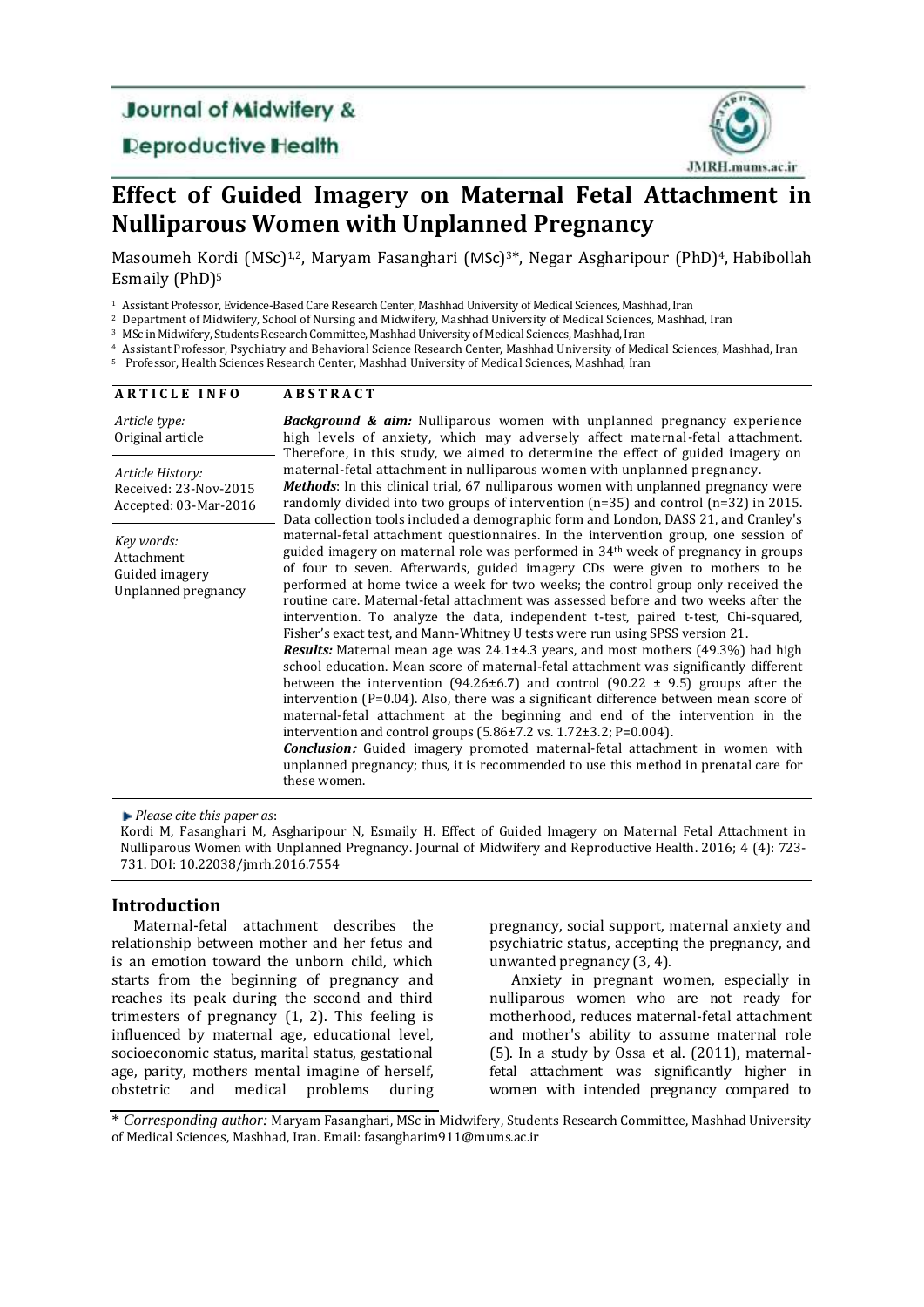those with unintended pregnancy (6). In addition, in a study by Ustunsoz et al. (2010), the maternalfetal attachment score was higher in planned pregnancies than unplanned ones (7). However, in a study by Torshizi et al. (2012) performed in Birjand, mean score of maternal-fetal attachment was not significantly different between wanted and unwanted pregnancies (8).

Maternal-fetal attachment plays an important role in accepting maternal role, child's growth and development, increasing tendency to breastfeeding (9), promoting mothers' confidence in playing maternal role, and causing the mother to show more compatibility with postpartum period and give positive response to infant's behaviors (4, 10). In addition, mothers with higher fetal attachment have stronger interaction with their infant (4). Mothers with weak attachment to their fetus reported high levels of anxiety and depression that can lead to adverse pregnancy outcomes (8).

The results obtained by Kelly (2001) revealed that maternal-fetal attachment is directly associated with health training (11). Belleini et al. (2007) in a study showed that training courses during pregnancy have a positive impact on maternal-fetal attachment (12). Ample studies have been performed so far in the field of maternal-fetal attachment including training of attachment behavior to fetus, touching the fetus, counting fetus's movements, and relaxation training (3, 4, 10, 13, 14).

Relaxation is a coping strategy for stress, and in behavioral and alternative therapies and simple medical treatments, relaxation and maternal-fetal attachment are practiced after a brief training program (10, 15, 16). There are various techniques for relaxation including guided imagery, hypnosis, massage, meditation, muscular progressive relaxation, and yoga (15). Some studies have shown that guided imagery leads to relaxation, reduced anxiety, and fetal attachment (16-19).

Guided imagery during pregnancy can improve the feeling of mothers toward their fetus and help them comply with their role (10). Deutsch et al. reported that women who imagine themselves as able mothers during pregnancy had more compliance with maternal role and were more competent in their maternal role during the postpartum period (20).

Guided imagery as a mind-body technique is

based on the assumption that the mind and body are linked and reinforce each other( $(1)$ ). This method can be learned by an instructor or self-training books or tapes and can be used at times of pain or anxiety and mental stress (22). Zahourek (1988) suggests that guided imagery affects physiologic and psychological status and behaviors of a person, promotes health, reduces stress, and enhances positive feelings (19). Rogers (1983) believes that humans and environment are energy fields, which are continuously interacting, such that change in one leads to transformations in the other. Women form an attachment with fetus during pregnancy if their energy and environment are directed toward this goal. Attachment behavior is a symbol of human-environment interaction and is a process with energy context (23).

Maternal-fetal attachment, which is lower in unplanned pregnancies, is of great significance for desirable pregnancy outcomes. Guided imagery triggers formation of attachment behaviors (23); however, different psychological aspects of guided imagery have not been evaluated yet. Thus, this study was performed to determine the effect of guided imagery on maternal-fetal attachment in nulliparous women with unplanned pregnancy in Mashhad health centers.

#### **Materials and Methods**

This study is a clinical trial with a pretestposttest design that was performed on 67 nulliparous women (35 in the intervention and 32 in the control groups) with unplanned pregnancy and gestational age of 33 weeks, who were referred to 10 health centers of Mashhad, Iran, during August-October 2014. Based on the results of a pilot study and the formula of comparison of means and 99% confidence coefficient and power of 90%, sample size was calculated to be 35 cases in each group.

In the control group, three cases (two due to failure to complete the questionnaire after delivery and one due to lack of desire to continue participating in the study) were excluded from the study. The inclusion criteria were nulliparous women, obtaining a score of 0-3 from London questionnaire, singleton pregnancy, gestational age of 33 weeks, and living with husband. The exclusion criteria were preterm labor, obstetric problems during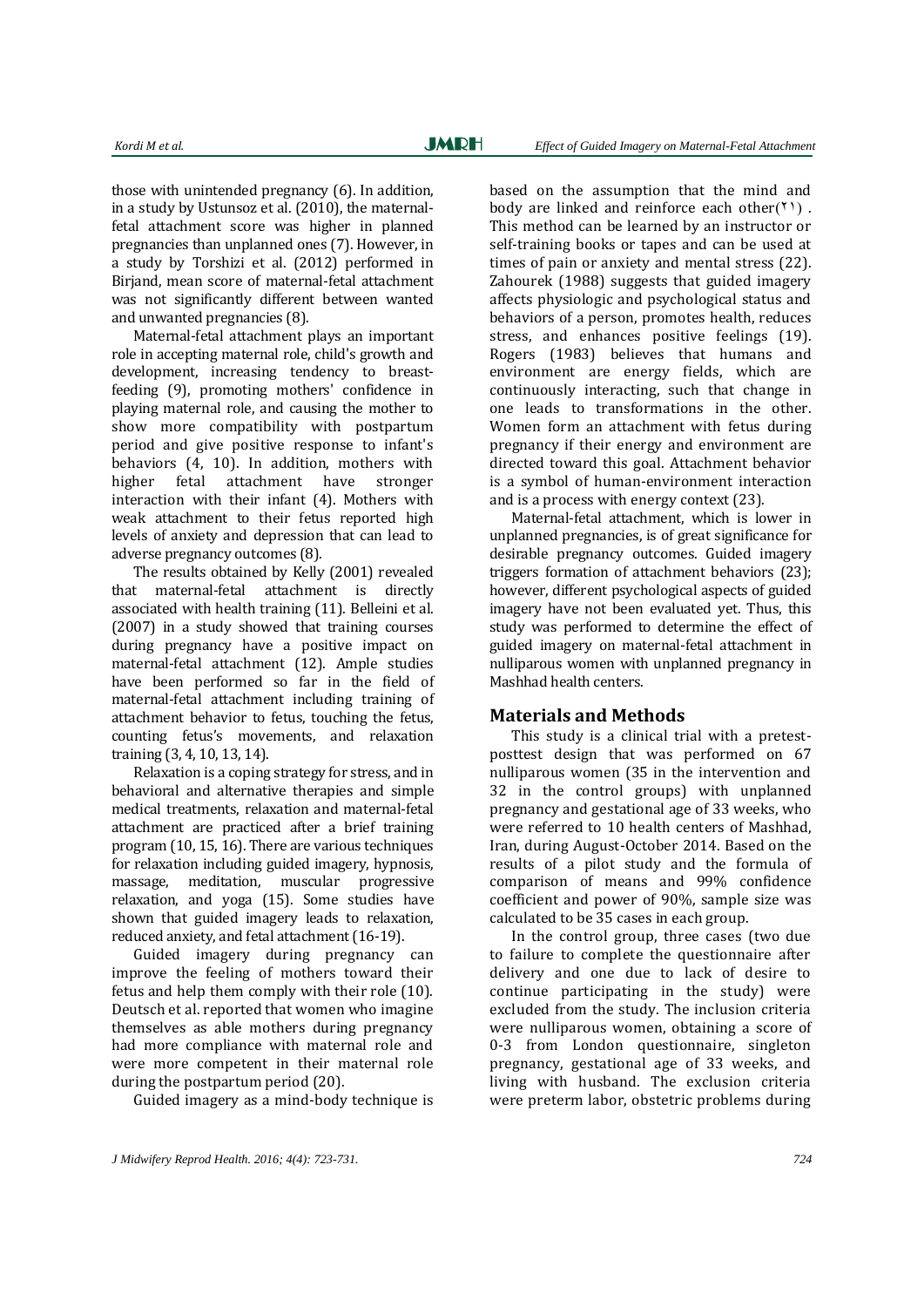pregnancy, infertility history, and education in Medical Sciences and Psychology.

Data collection tools included personalfamily information form, London questionnaire to assess unplanned pregnancy, depression, anxiety, and stress questionnaire (DASS 21), and Cranley's maternal-fetal attachment questionnaire. Support of husband and others (father, mother, sister, brother, relatives, friends, and colleagues) was assessed using two questions in the demographic form, such that the subjects selected a number from zero to 10 with 0 indicating lack of support, 5 showing average support, and 10 exhibiting complete support.

London questionnaire comprises of six questions investigating the use of contraceptive methods, timing of pregnancy, intention and desire for pregnancy, communication with the sexual partner, and preparation for pregnancy. All the questions are scored from zero to two with total scores ranging between zero and 12. The scores of 0-3 demonstrate unplanned pregnancy (24).

Cranley's questionnaire includes 24 items, which can be divided into five sub-groups of interacting with fetus, mother's differentiation between herself and fetus, accepting maternal role, attributing some characteristics to the fetus, and devotion. The questionnaire was rated using a 5-point Likert-type scale (certainly no [1], no [2], do not know [3], yes [4], and definitely yes [5]). The minimum and maximum scores were 24 and 120 with higher scores representing stronger attachment (4).

Dass 21 questionnaire comprises of 21 questions evaluating depression, anxiety, and stress. The scale is rated using a 4-point Likert scale with responses ranging from never to very high (zero to three). Scores of 6-8, 4-5, 6-5 exhibit mild depression, anxiety and stress, respectively, and scores of  $> 10$ , 14, 17 show severe depression, anxiety, and stress (25).

Content validity of the personal-family information form and London questionnaire was confirmed and reliabilities of London, Cranley's, and Dass 21 questionnaires were confirmed with alpha coefficients of 0.71, 0.76, and 0.90, respectively. The researcher adjusted the content of guided imagery in relation to maternal role with cooperation of a consultant;

after the content was approved by the consultant, the participants were referred to the studio of recording audio and then recorded training CD of maternal role imagery. After final approval of the guided imagery CD by the consultant, it was given to the subjects. Social and economic levels of the subjects were determined with respect to their job and educational level.

After obtaining approval of the Ethics Committee of Mashhad University of Medical Sciences, sampling was performed through combined, stratified, cluster, and available sampling methods. Five health centers of Mashhad (health centers of No 1, 2, 3, Samen, and 5) were considered as one class (five classes in general). From the list of existing centers in that area, two centers were randomly selected as a cluster. Random selection was in a way that both names of two centers were written on two separate sheets and placed into a draw bag, the first selected sheet was assigned to the intervention group and second sheet to the control group. Given the number of classes, a total of 10 health centers were selected.

If nulliparous women who met the inclusion criteria had unplanned pregnancy, the researcher explained the aims of the study to them; London questionnaire was given to them and if they obtained a score of 0 to 3, other inclusion criteria were evaluated and if they met all the criteria to enter the study, informed consent form was completed by them. The researcher reminded the participants the appointment through phone calls on the day before the intervention. Then, in the 34th week of pregnancy, the participants in both groups completed the personal-family form and Cranley's and DASS 21 questionnaires.

The experimental group received one session of guided imagery regarding maternal role in 34th week of gestation in groups of four and seven. Guided imagery was taught through training classes for the mothers at health centers that had comfortable chairs and were sufficiently quiet. The techniques and the effects of guided imagery were taught to the subjects. Afterwards, the mothers were asked to take a few deep breaths, switch off their phones, and focus their attention on the CD of maternal role imagery and imagine their maternal role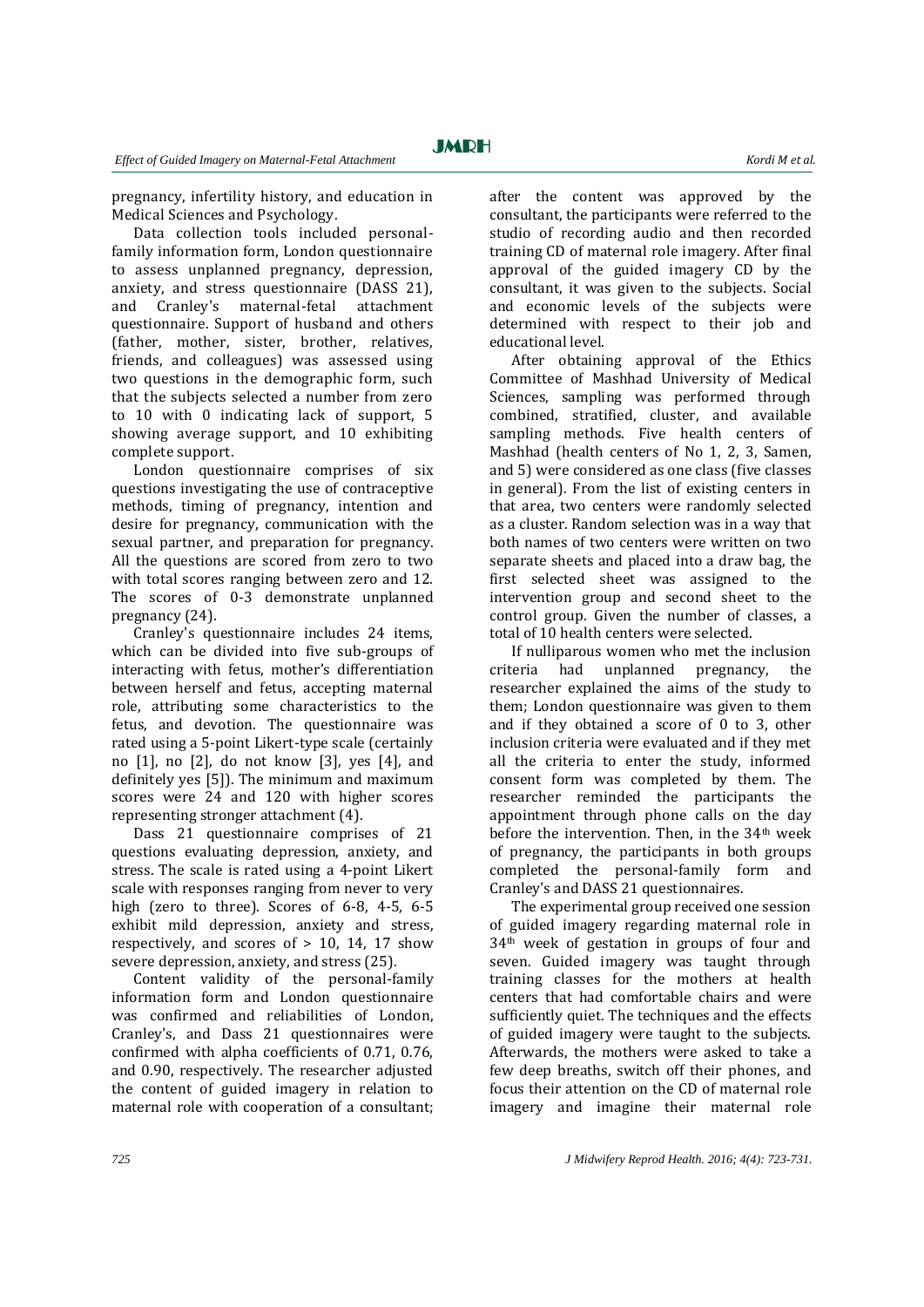throughout the mental imagery, which lasted for 20 minutes.

Thereafter, the researcher gave the guided imagery CDs to the mothers and they were asked to perform guided imagery at home twice a week during two weeks. The researcher followed the subjects through phone calls in terms of performing guided imagery. The control group only received the routine care. Finally, the participants completed the Cranley's questionnaire in the 36th week of pregnancy. Pre-test and post-test results were compared between the two groups.

To analyze the data, descriptive statistics (mean, standard deviation, median, interquartile range, frequency distribution) and independent t-test, paired t-test, Chi-squared, Fisher's exact test, and Mann-Whitney U tests were run using SPSS version 21. P-value less than 0.05 was considered statistically significant.

#### **Results**

The two groups were matched for age, husband and others' support, such that mean ages in the intervention and control groups were 24.0±4.6 and 24.19±4 years, respectively (P=0.88), mean scores of husband's support in the intervention and control groups were  $8.23 \pm 1.6$  and  $8.06 \pm 2.6$ , respectively (P=0.46), and mean scores of others' support were 8.26±2.2 and 8.09±2.4 (P=0.93). Chi-squared and Fisher's exact tests showed that the two groups were similar in terms of maternal educational level (P=0.34), socio-economic class  $(P=0.70)$ , occupation  $(P=0.37)$ , history of abortion  $(P=0.70)$ , status of marital satisfaction  $(P=0.29)$ , and housing status (P=0.93) (Table 1).

**Table 1.** Distribution of the subjects regarding maternal educational level, socioeconomic status, occupation, history of abortion, level of marital satisfaction, and housing status in the intervention and control groups

|                             | Group               |          |          |  |  |
|-----------------------------|---------------------|----------|----------|--|--|
| <b>Variable</b>             | <b>Intervention</b> | Control  | P-value  |  |  |
|                             | N(%)                | N(%)     |          |  |  |
| <b>Maternal educational</b> |                     |          |          |  |  |
| level                       |                     |          |          |  |  |
| Secondary school and less   | 4(11.4)             | 8(25)    |          |  |  |
| High school and diploma     | 19(54.3)            | 14(43.8) | $0.34*$  |  |  |
| College and higher          | 12(34.3)            | 10(31.3) |          |  |  |
| Socioeconomic status        |                     |          |          |  |  |
| 2                           | 22(62.9)            | 22(68.8) |          |  |  |
| 3                           | 7(20)               | 44(12.5) | $0.71*$  |  |  |
| $\overline{4}$              | 6(17.1)             | 6(18.8)  |          |  |  |
| <b>Occupation</b>           |                     |          |          |  |  |
| Housewife                   | 22(62.9)            | 19(59.4) |          |  |  |
| Employed                    | 13(37.1)            | 13(40.6) | $0.37*$  |  |  |
| <b>History of abortion</b>  |                     |          |          |  |  |
| None                        | 32(91.4)            | 28(87.5) | $0.70**$ |  |  |
| History of one abortion     | 3(8.6)              | 4(12.5)  |          |  |  |
| <b>Marital satisfaction</b> |                     |          |          |  |  |
| Good or Excellent           | 32(91.4)            | 26(81.3) |          |  |  |
| Relatively good             | 3(8.6)              | 6(18.8)  | $0.29**$ |  |  |
| <b>Housing status</b>       |                     |          |          |  |  |
| Rental                      | 20(57.1)            | 17(53.1) |          |  |  |
| Private                     | 3(8.6)              | 3(9.4)   | $0.93*$  |  |  |
| Others                      | 12(34.3)            | 12(37.5) |          |  |  |

 **\*** Chi-squared\*\* test Fisher's exact

Considering the results of independent t-test, mean score of maternal-fetal attachment was

similar in the two groups before training (P=0.966), while it was significantly different post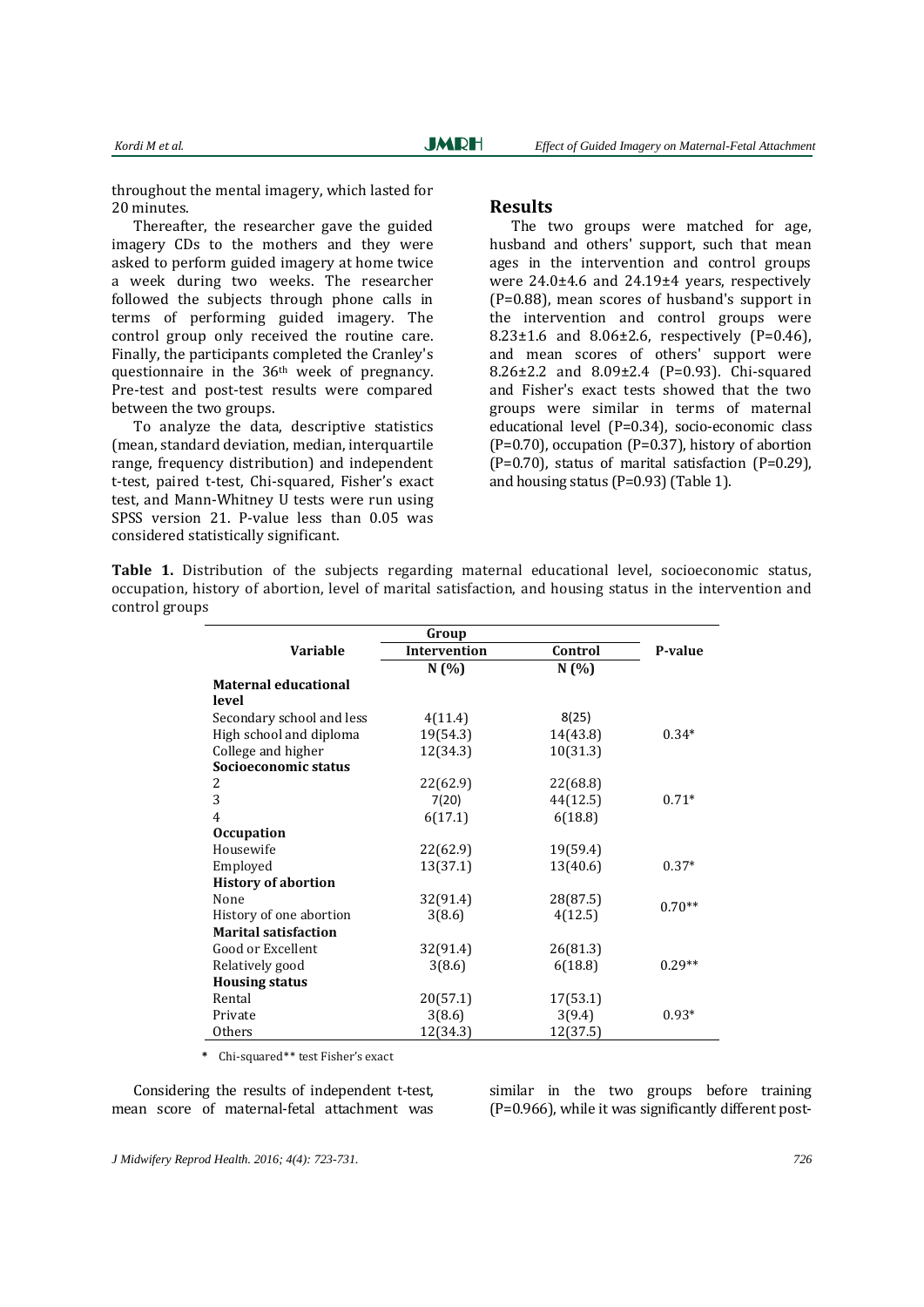intervention (P=0.046). Based on paired t-test results, in the intervention group, there was a significant difference in mean scores of maternalfetal attachment before and after training (P<0.001), the difference was also significant in the control group (P=0.005). Independent t-test reflected that mean score of changes in maternalfetal attachment was significantly higher in the intervention group than the controls (P=0.004; Table 2). Moreover, using covariance analysis and control of maternal-fetal attachment before the intervention, significant differences were observed between the two groups in terms of the effect of training on maternal-fetal attachment (P<0.001, t=16.14, B=94.61)*.* According to independent t-test results, mean depression score before training was similar in the two groups (P=0.744), but it was significantly

different after the intervention (P=0.004). Based

**Table 2.** Mean score of maternal-fetal attachment before and after training during pregnancy in the intervention and control groups

|                                                            | Group               |    |                  |    |                |
|------------------------------------------------------------|---------------------|----|------------------|----|----------------|
| Maternal-fetal attachment                                  | <b>Intervention</b> |    | Control          |    | Independent t- |
|                                                            | Mean±SD             | N  | Mean±SD          | N  | test results   |
|                                                            |                     |    |                  |    | $t = 0.04$     |
| Before training                                            | $88.40 \pm 8.4$     | 35 | $88.50 \pm 10.7$ | 32 | $df=65$        |
|                                                            |                     |    |                  |    | $P=0.966$      |
|                                                            |                     |    |                  |    | $t = -2.01$    |
| After training during pregnancy                            | $94.26 \pm 6.7$     | 35 | $90.22 \pm 9.5$  | 32 | $df=65$        |
|                                                            |                     |    |                  |    | $P=0.046$      |
|                                                            |                     |    |                  |    | $t = -3.06$ ,  |
| Changes in mean score before and<br>after the intervention | $5.86 \pm 7.2$      | 35 | $1.72 \pm 3.2$   | 32 | $df=65$ ,      |
|                                                            |                     |    |                  |    | $P=0.004$      |
| Paired t-test result                                       | $t = -4.79$         |    | $t = -2.99$      |    |                |
|                                                            | $df = 34$           |    | $df = 31$        |    |                |
|                                                            | P < 0.001           |    | $P = 0.005$      |    |                |
|                                                            |                     |    |                  |    |                |

**Table 3.** Mean depression score before and after training during pregnancy in the intervention and control groups

|                                 | Group          |    |                 |    |                              |
|---------------------------------|----------------|----|-----------------|----|------------------------------|
| Depression                      | Intervention   |    | Control         |    | Independent<br>t-test result |
|                                 | Mean±SD        | N  | <b>Mean</b> ±SD | N  |                              |
|                                 | $4.63 \pm 3.5$ | 35 | $4.34 \pm 3.5$  | 32 | $t = -0.328$                 |
| Before training                 |                |    |                 |    | $df=65$                      |
|                                 |                |    |                 |    | $P=0.744$                    |
|                                 |                |    |                 |    | $t = 3.06$                   |
| After training during pregnancy | $4 + 2.1$      | 35 | $6.19\pm3.4$    | 32 | $df=65$                      |
|                                 |                |    |                 |    | $P=0.004$                    |
|                                 | $t = 1.46$     |    | $t = -6.11$     |    |                              |
| Paired t-test result            | $df = 34$      |    | $df = 31$       |    |                              |
|                                 | $P = 0.151$    |    | P < 0.001       |    |                              |

on paired t-test, in the intervention group, there was no statistically significant difference between the mean depression scores pre- and postintervention (P=0.151); however, the difference was statistically significant in the control group (P<0.001; Table 3)

According to independent t-test, mean

scores of stress before training were similar in the two groups  $(P=0.300)$ , but the difference was statistically significant after training (P=0.002). Based on paired t-test results, in the intervention group, statistically significant differences were noted between stress scores before and after the intervention (P<0.001),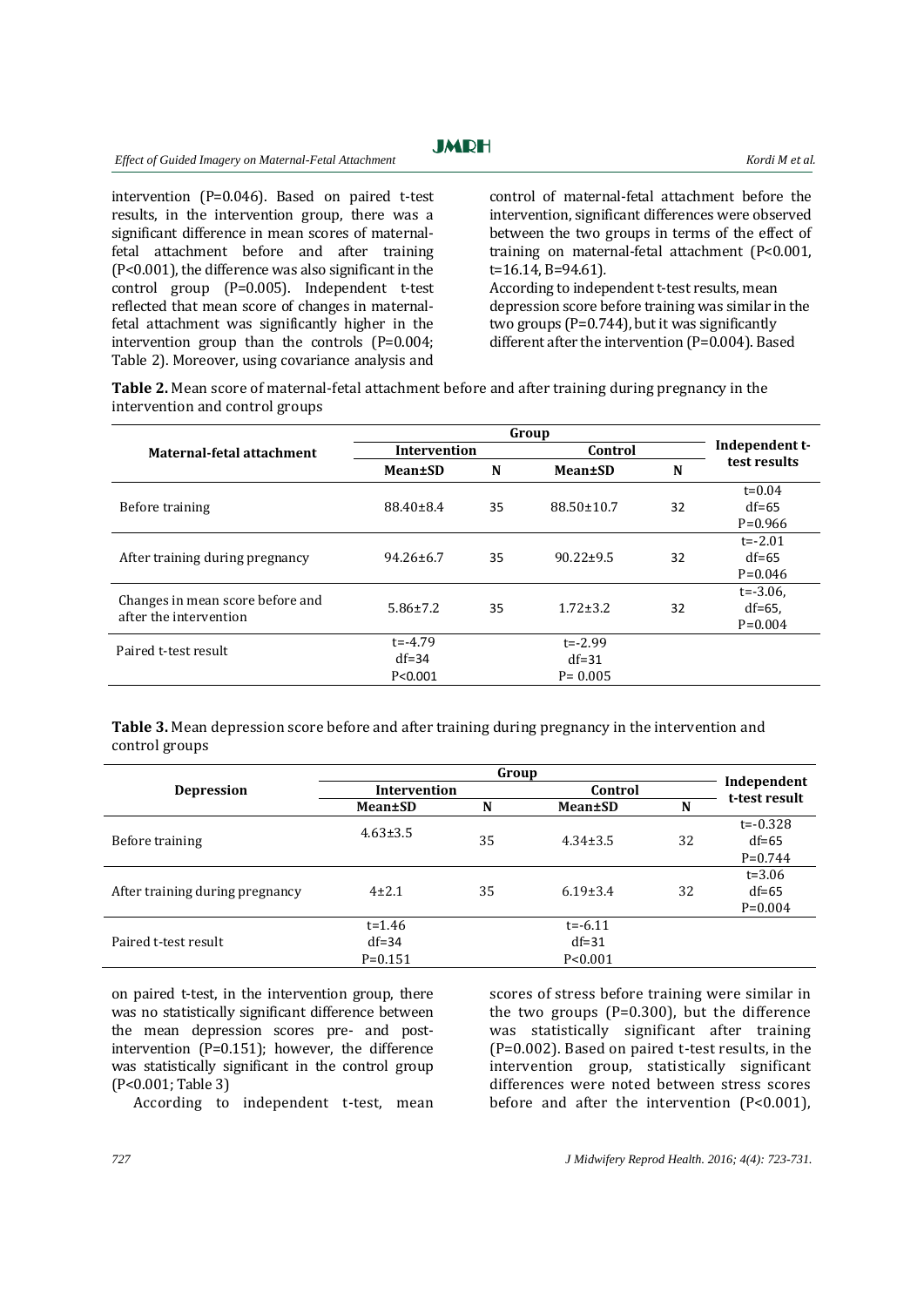**JMRH** 

but the difference was not significant in the control group  $(P=0.88;$  Table 4).

**Table 4.** Mean score of stress before and after training during pregnancy in the intervention and control groups

|                                 | Group           |    |                 |    |                              |
|---------------------------------|-----------------|----|-----------------|----|------------------------------|
| <b>Stress</b>                   | Intervention    |    | Control         |    | Independent<br>t-test result |
|                                 | <b>Mean</b> ±SD | N  | <b>Mean</b> ±SD | N  |                              |
|                                 |                 |    |                 |    | $t = -1.04$                  |
| Before training                 | $8.03 \pm 3.8$  | 35 | $7 + 4.1$       | 32 | $df=65$                      |
|                                 |                 |    |                 |    | $P=0.300$                    |
|                                 |                 |    |                 |    | $t = 3.27$                   |
| After training during pregnancy | $4.9 \pm 2.2$   | 35 | $7.5 + 4$       | 32 | $df=65$                      |
|                                 |                 |    |                 |    | $P=0.002$                    |
|                                 | $t = 6.13$      |    | $t = -1.76$     |    |                              |
| Paired t-test result            | $df=3$          |    | $df = 31$       |    |                              |
|                                 | P < 0.001       |    | $P = 0.088$     |    |                              |

**Table 5.** Mean anxiety score before and after training during pregnancy in the intervention and control groups

|                                 | Group          |    |                 |    |                                |
|---------------------------------|----------------|----|-----------------|----|--------------------------------|
| Anxiety                         | Intervention   |    | Control         |    | Independent t-<br>test results |
|                                 | Mean±SD        | N  | <b>Mean</b> ±SD | N  |                                |
|                                 |                |    |                 |    | $t = -1.48$                    |
| Before training                 | $5.97 \pm 3.3$ | 35 | $4.75 \pm 3.3$  | 32 | $df=65$ ,                      |
|                                 |                |    |                 |    | $P=0.142$                      |
|                                 |                |    |                 |    | $t = 3.99$                     |
| After training during pregnancy | $3.91 \pm 1.8$ | 35 | $6.34 \pm 3$    | 32 | $df=65$ ,                      |
|                                 |                |    |                 |    | P < 0.001                      |
|                                 | $t = 5.38$     |    | $t = -6.01$     |    |                                |
| Paired t-test result            | $df = 34$      |    | $df = 31$       |    |                                |
|                                 | P < 0.001      |    | P < 0.001       |    |                                |

According to independent t-test results, mean anxiety score was similar in the two groups before training (P=0.143), but the difference was statistically significant after the intervention (P<0.001). Additionally, paired ttest showed a significant difference in mean anxiety score before and after training in the intervention group (P<0.001). The difference was statistically significant in the control group, as well (P<0.001; Table 5).

#### **Discussion**

The findings of this study exhibited that guided imagery promoted maternal-fetal attachment and perception of maternal role in nulliparous women with unplanned pregnancy. Prenatal care is an excellent opportunity to evaluate maternal-fetal attachment and to perform interventions for improving it (4).

A study by Kim (1990) on 58 pregnant

couples in America revealed that guided imagery significantly increased father-fetal attachment, but caused no significant differences in the score of maternal-fetal attachment (16), which is not in line with our findings. In the study by Kim, the subjects were primiparous and multiparous women, who had gestational age of 30 weeks and attended childbirth classes and guided imagery, and their husbands. In that study, the training program included relaxation and attachment behaviors practice for 12 minutes, which was held once a week for four weeks.

The study of Phanthufak (2009) in Thailand showed that maternal role-promoting program for primiparous women enhanced maternalfetal and maternal-neonatal attachment (26) that was consistent with our findings. In the study by Phanthufak, maternal role-promoting program, which included two training sessions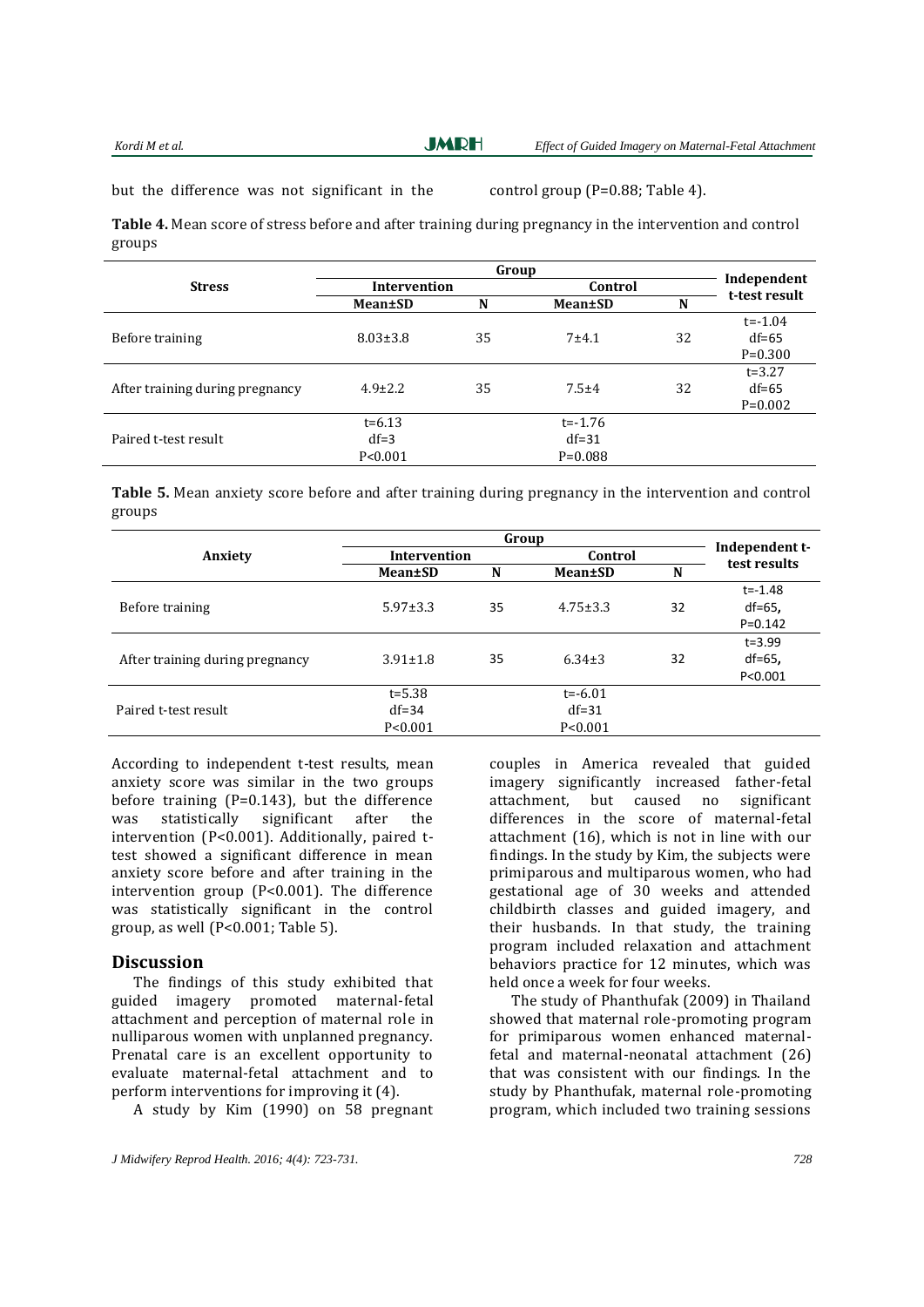during pregnancy, one session after delivery, and six sessions of telephone counseling after delivery. The program comprised of practicing interaction with neonate through touch and massage in  $36<sup>th</sup>$  and  $37<sup>th</sup>$  weeks of pregnancy; post-test was performed in the sixth postpartum week.

The study of Akbarzadeh et al. (2011) in Shiraz showed that training of maternal-fetal attachment behaviors in the third trimester of pregnancy for primiparous women improved maternal-fetal attachment (13) that was consistent with the results of the current study. In the study of Akbarzadeh, all the subjects had planned pregnancy and training course included four 90-minute sessions of maternalfetal attachment behaviors. The mean score of maternal-fetal attachment in the study of Akbarzadeh was lower than that of the present study, showing that maternal-fetal attachment in the subjects of that study was lower than maternal-fetal attachment in this study, this difference can be attributed to difference in type of pregnancy.

Abbasi et al. (2010) evaluated the effect of fetal movement counting by mother on maternal-fetal attachment in primiparous women and concluded that fetal movement counting ameliorates maternal-fetal attachment (3). The results of Abbasi's study were consistent with the outcomes of this study. In the study of Abbasi, the majority of subjects had planned pregnancy and training, which included only fetal movement counting, was performed in the 32th week of gestation.

Khoramrodi et al. (1999) in a study that investigated the effect of touch on maternal-fetal and neonatal attachment behaviors in primiparous women referred to health care centers in Bushehr concluded that two weeks of touching fetus was not effective in maternal-fetal attachment, but was effective in maternal-neonatal attachment (14), which was inconsistent with the current results. One of the differences of Khoramrodi's study with present work can be the subjects and training content. The benefit of Khoramrodi's study is their single-blind design.

Abbasi et al. (2010) evaluated the effect of training attachment behaviors on maternal-fetal attachment in primiparous women in Sari and found that four sessions of training attachment behaviors during one month significantly increased maternal-fetal attachment (4). Toosi et al. (2012) carried out a clinical trial to compare the effect of training attachment behaviors and relaxation on maternal-fetal and maternalneonatal attachment in primiparous women and noted that training attachment behaviors and relaxation can strengthen maternal-fetal and maternal-neonatal attachment (10), which is consistent with this study. In the study by Toosi, post-test was performed one month after the start of training, and training included four 90-minute sessions. The mean score of maternal-fetal attachment in the study by Toosi was less than that obtained in the present study.

In the study of Akbarzadeh et al. (2011), training attachment behaviors and relaxation diminished personal and situational anxiety in primiparous women in the third trimester of pregnancy (13), which was consistent with our results. One of the inclusion criteria for this study was wanted pregnancy, and the Spielberger questionnaire was applied to assess anxiety. Training was presented in four sessions during the third trimester of pregnancy. In the study of Akbarzadeh et al. (2012), training attachment behaviors and relaxation lowered anxiety in primiparous women in the third trimester of pregnancy (9) that was consistent with this study. In the study by Akbarzadeh, all subjects had wanted pregnancy and the Spielberger questionnaire was used to evaluate anxiety. In a study by Bazrafshan et al. (2010), backstroke massage reduced anxiety in primiparous women (5) that was congruent with our outcomes. In the study of Bazrafshan, the Spielberger questionnaire was applied to assess anxiety, and massage was performed in the third trimester of pregnancy.

In a study by Seyed Ahmadi Nejad et al. (2014), progressive muscle relaxation decreased anxiety, depression, and stress in primiparous women (27) that was in line with this study. In a study by Seyed Ahmadi Nejad, DASS 21 questionnaire was employed and 14.7% of pregnant women had wanted pregnancy and 11.5% mistimed pregnancy, while in this study, all the subjects had unplanned pregnancy (unwanted and mistimed).

Delaram et al. (2011) proposed that consultation during the third trimester of pregnancy reduced anxiety in primiparous women (28),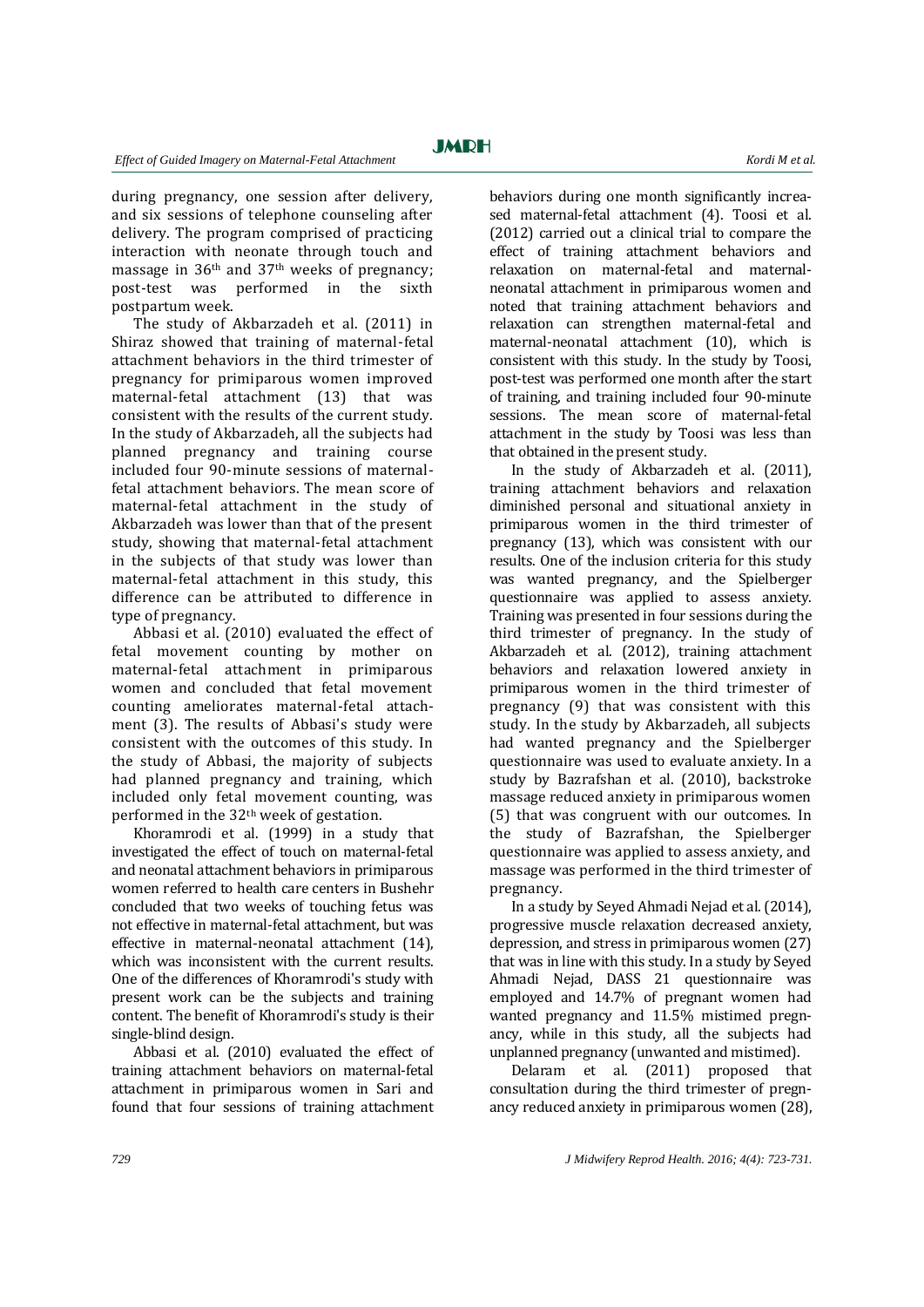which was consistent with this study. In the study of Delaram, Hamilton questionnaire was used to assess anxiety.

Malekpour-Afshar et al. (2005) showed that training on labor preparation results in an overall reduction of anxiety in primiparous women (29), which is in agreement with this study. In their study, Cattell test was used to assess anxiety. In the study by Toosi et al. (2011), attachment behavior training reduced anxiety and elevated maternalneonatal attachment in primiparous women (2), which was consistent with this study. In the study of Toosi, all the subjects had wanted pregnancy and Spielberger questionnaire was employed.

One of the limitations of this study was that although the participants were homogenous in terms of social and economic status and other demographic factors to minimize individual differences and important stressful events were accounted for, daily stressful events were not considered. One of the strengths of this study was sampling in five health centers in Mashhad with different socio-economic classes.

#### **Conclusion**

In this study, guided imagery training enhanced maternal-fetal attachment; thus, it is recommended to consider guided imagery training during prenatal care, especially for women with unplanned pregnancy.

#### **Acknowledgements**

This study was derived from an MSc thesis approved by Mashhad University of Medical Sciences with proposal code of 930063 and IRCT code of IRCT 2014060117948N1. We would like to thank the Deputy of Research for their financial support and staff of Mashhad health centers for their cooperation.

### **Conflicts of interest**

The authors declare no conflicts of interest.

#### **References**

- 1. Pillite A. Maternal & child health nursing: care of the childbearing & childrearing family. 4<sup>th</sup> ed. Philadelphia: Lippincott Williams and Wilkins; 2003.
- 2. Tossi M, Akbarzadeh M, Zare N, Sharif F. Effect of attachment training on anxiety and attachment behavior of first time mothers. Journal of Hayat. 2011; 17(3):69-79 (Persian).
- 3. Abasi E, Tafazoli M, Esmaeili H. The effect of foetal

movement counting on primipara maternal foetal attachment. Journal of Mazandaran University Medical science. 2010; 20(77):53-60 (Persian).

- 4. Abasi E, Tafazoli M. The Effect of training attachment behaviors on primipara maternal fetal attachment. Scientific Journal of Hamadan Nursing & Midwifery Faculty. 2010; 17(12):35-45 (Persian).
- 5. Bazrafshan MR, Ghorbani Z. The effect of slow stroke back massages on anxiety among primigravid women. Journal of Hayat. 2010; 16(1):34-40 (Persian).
- 6. Ossa X, Bustos L, Fernandez L. Prenatal attachment and associated factors during the third trimester of pregnancy in Temuco, Chile. Midwifery. 2012; 28(5):e689-e696.
- 7. Ustunsoz A, Guvenc G, Akyuz A, Oflaz F. Comparison of maternal- and paternal- fetal attachment in Turkish couples. Midwifery. 2010; 26(2):e1-e9.
- 8. Torshizi M, Sharifzadeh G. Maternal-fetal attachment and associated factors in pregnant women referred to Birjand health centers (2012). Journal of Birjand University of Medical Sciences. 2013; 20(3):279-287 (Persian).
- 9. Akbarzadeh M, Toosi M, Zare N, Sharif F. Effect of relaxation and attachment behaviors training on anxiety in first-time mothers in Shiraz city, 2010: a randomized clinical trial. Qom University of Medical Sciences Journal. 2013; 6(4):14-23 (Persian).
- 10. Toosi M, Akbarzadeh M, Zare N, Sharif F. Compare the effects of attachment behavior with relaxation training on maternal fetal attachment and infant in prime pregnant women. Journal of Fundamentals of Mental Health. 2014; 17(3):69- 79 (Persian).
- 11. Lindgren K. Relationships among maternal fetal attachment , prenatal depression, and health practices in pregnancy. Research in Nursing & Health. 2001; 24(3):203-217.
- 12. Bellieni CV, Ceccarelli D, Rossi F, Buonocore G, Maffei M, Perrone S, et al. Is prenatal bonding enhanced by prenatal education course? Minerva Ginecologica. 2007; 59(2):125-129.
- 13. Akbarzadeh M, Tossi M, Zare N, Sharif F. Effect of learning attachment behaviors on anxiety and maternal fetal attachment in first pregnant women. Evidence Based Care. 2011; 1(1):21-34 (Persian).
- 14. Khoramrodi R. The effect fetal touch on maternal to the fetus and infant attachment behavior Primiparus women referred to health centers in Bushehr. [Master Thesis]. Tehran, Iran: Nursing and Midwifery School of Tehran University of Medical Sciences; 1999 (Persian).
- 15. Kordi M, Nasiri S, Modares Gharavi M, Ebrahimzadeh S. Evaluating the effect of progressive muscle relaxation training with guided imagery on the